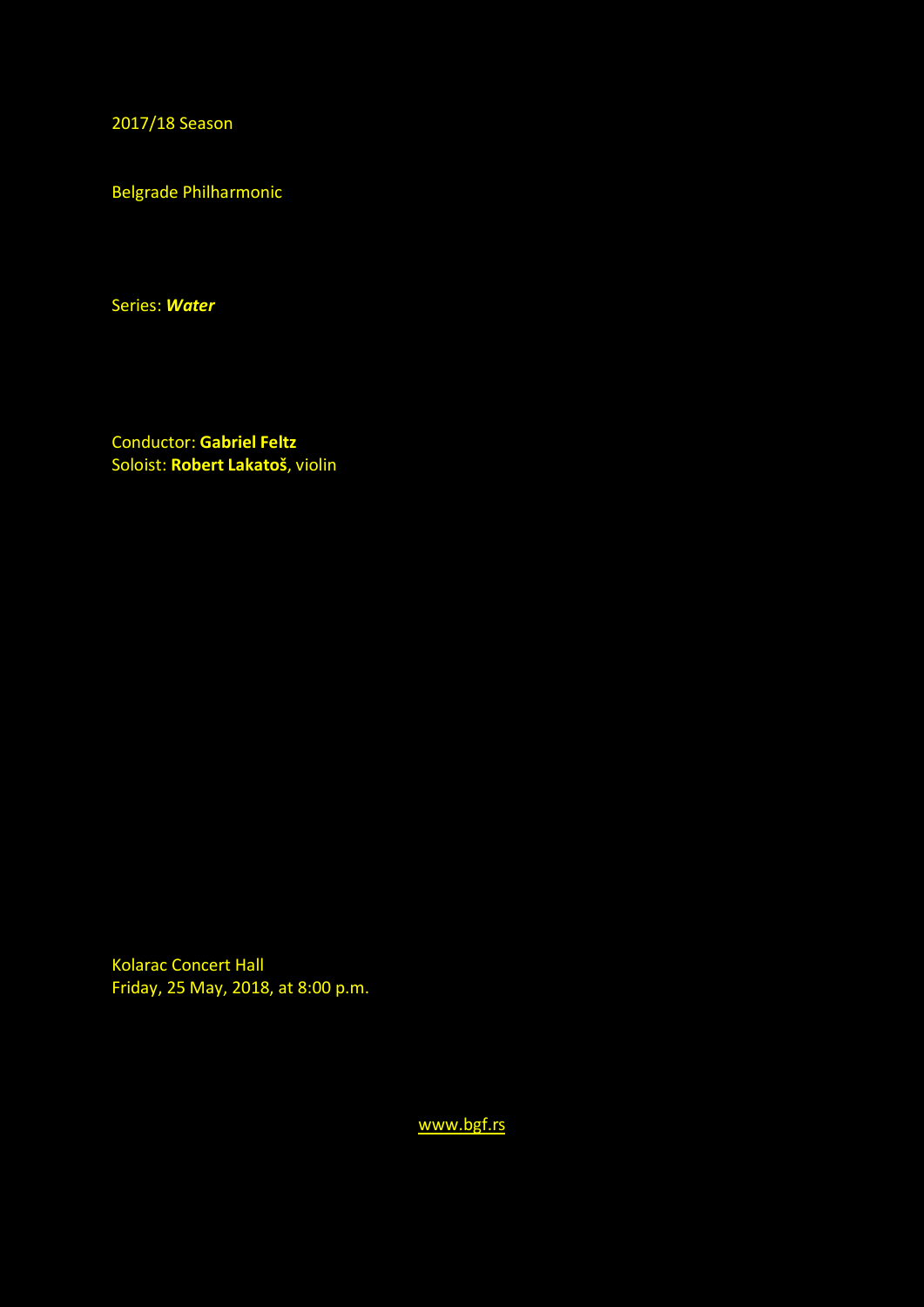Program:

## **Georg Friedrich Händel:** *Water Music***, Suite No. 2 in D Major,** HWV 349

Allegro *Alla Hornpipe Minuet Lentement Bouree* 

Duration: approx. 12 min.

## **Petar Konjović:** *Capriccio Adriatico***, Concerto for Violin and Orchestra**

*Con moto Canzonetta – Песма нашег мора / Song of Our Sea Allegro appassionato e robusto*

Duration: approx. 30 min.

C. Debussy: *The Sea* (*La mer),* Three Symphonic Sketches

*From dawn to noon on the sea (De l'aube à midi sur la mer) Play of the Waves (Jeux de vagues) Dialogue of the wind and the sea (Dialogue du vent et de la mer)*

Duration: approx. 23 min.

Concertmaster: Miroslav Pavlović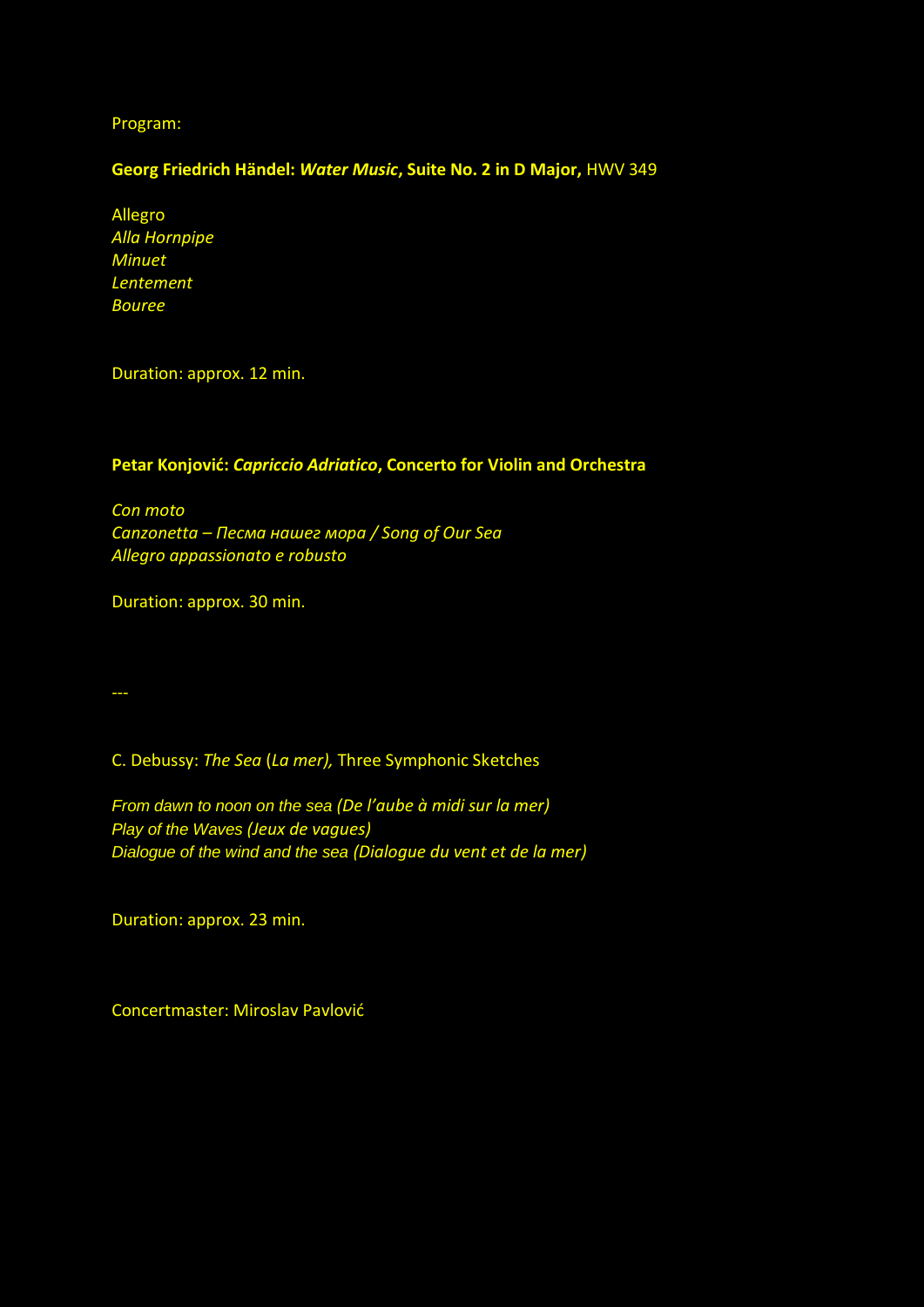*Water Music* by **Georg Friedrich Handel** (1685-1757), the great German Baroque composer and contemporary of Johan Sebastian Bach and Domenico Scarlatti, is one of the most famous orchestra works. The work is a collection of orchestral movements often published as three suites, in F major, D major, and G major. The music includes the minuet, bourrée, hornpipes, srabande, rigaudon, and gigue.

In 1712 Handel moved to London, where he lived until the end of his life. *Water Music* was written at the request of King George I, who wanted some formal music for his guests on his eight-hour boat ride on the Thames to Chelsea and back. Following the royal ship on 17 July 1717 was the orchestra on a large scow playing *Water Music.* The king was so delighted with the work that he requested the musicians to play it three times in a row. *Water Music* gave Handel the reputation of *the best English composer born in Germany* and guaranteed him new commissions for numerous festivities for the royal family.

Scored for a relatively large orchestra, making it suitable for outdoor performance, *Water Music* has remained very popular to this day at indoor as well as outdoor concerts. The Belgrade Philharmonic will perform Suite No. 2 in D Major.

A student of the Prague Conservatory, a professor of the Music Academy in Belgrade, head of the Musicology Institute of the Serbian Academy of Arts and Sciences, and a prolific opera composer, **Petar Konjović** (1883-1970), wrote the *Adriatic Capriccio, a concert for violin and orchestra* in the period between 1933 and 1936. In 1939 the work was performed for the first time by Marija Mihailović, conducted by Mihailo Vukdragović and accompanied by the large Radio Belgrade Orchestra. Konjović revised his work in 1944 and in the first performance it was played by Marija Mihailović and the Belgrade Philharmonic conducted by Živojin Zdravković.

The concert was based on the motifs of folk songs from Dalmatia, including some that Stevan Stojanović Mokranjac also used in his *Primorski napevi: Popuhnul je tihi vetar, Zibala Jane, Vrbniče nad morem, Majka Maru preko mora zvala.* Through their three movements they sometimes intertwine in chromatic or syncopated form or counterpoint each other. The songs are richly ornamented and very skillfully weaved into one single bright seaside work. The rhythms of the barcarole in the first movement, the lyrical and charming canzonetta in the second movement, and the cheerfulness and rhapsodic character of the third movement, reveal all the charms and beauty of the sun-drenched, capricious Adriatic.

Water has always been a permanent inspiration for impressionists. **Claude Debussy** (1862- 1918) immortalized his fascination with water in several of his works of different genres. *The Sea* was premiered in Paris in 1905. None of the present critics ever actually heard the sea in this music, and this was also the case in London, Boston, and New York. Stylistically, according to some interpretations, the work was a return to Romanticist tendencies, while only a few critics recognized a step forward in Debussy's composing style.

Even though he never wrote a symphony, *The Sea* could be seen as an unconventional form of a three-movement symphony, with two powerful outer movementsframing a lighter piece which acts as a type of scherzo. The first movement, *From dawn to noon on the sea*, is based on short fragments that develop, and which will appear in the final movement. The slow